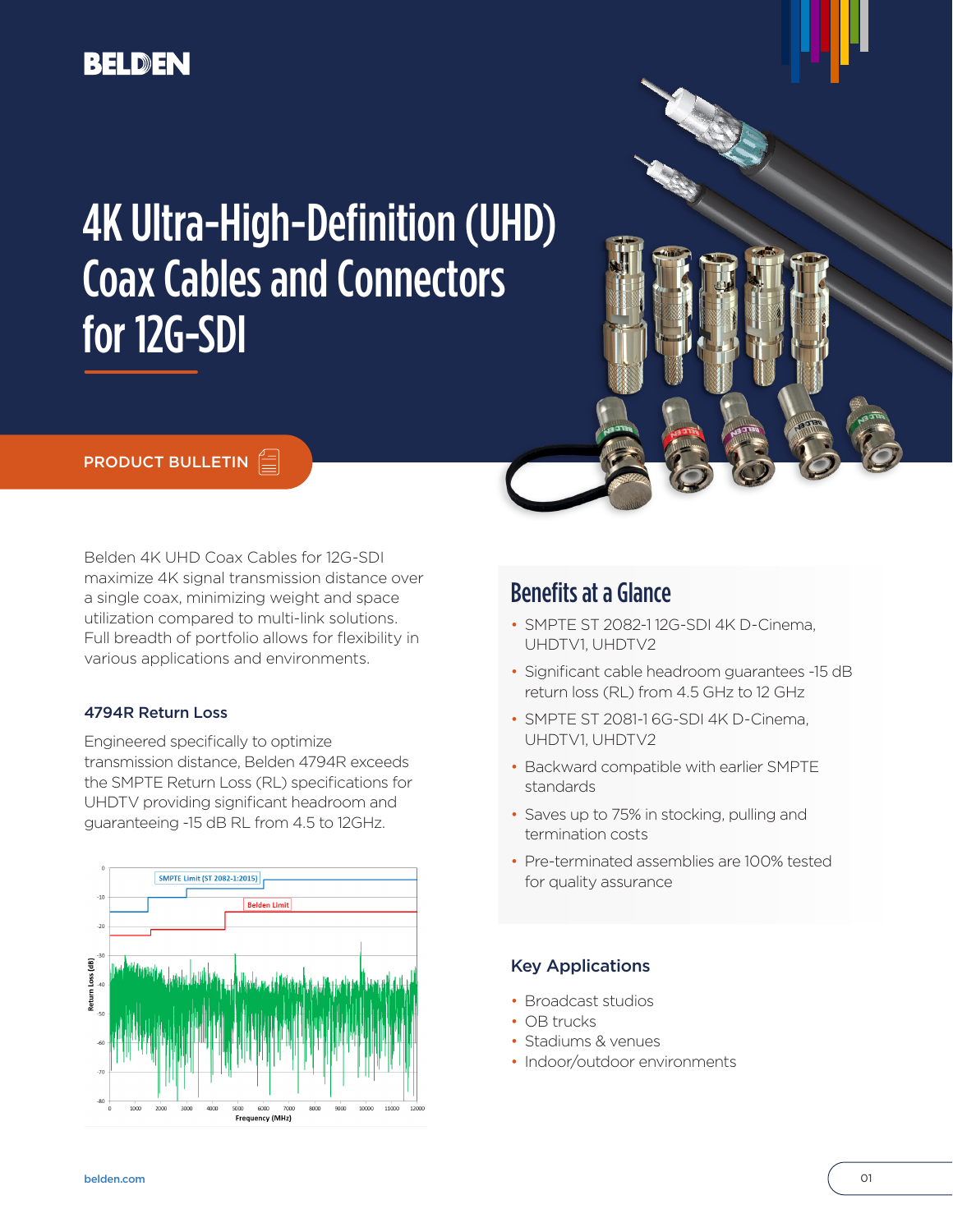## Key Features

#### Cable

- Solid silver-plated copper conductors offer excellent RL and transmission of high-frequency signals
- Tri-shield on larger cables for maximum transmission distance
- Inner foil is bonded to the cable core for improved RL performance and connector installation

#### **Connector**

- 1-piece compression, 3-piece crimp, locking or waterblocked
- Easy identification with colored connector bands
- Better gripping with patented design
- Properly seated center conductor with non-blind entry
- Excellent holding strength with internal 360 compression rings
- Locking BNC connectors maintain cable-to-connector alignment with screw-lock collars
- NEW Micro BNC Connectors
	- » Available for RG-6, RG-59, Mini RG-59, and Series 7 cables
	- » 4X panel density with 51% size reduction from standard BNC
	- » 4K UHD 12GHz capable & 6GHz compatibility

# Ordering Information

#### 12G-SDI Coax Cables

| Cable               |            | Cable        |        |           |                 |  |  |  |
|---------------------|------------|--------------|--------|-----------|-----------------|--|--|--|
| <b>Description</b>  | <b>AWG</b> | <b>Riser</b> | Plenum | <b>CM</b> | <b>LSZH-CPR</b> |  |  |  |
| Mini RG-59          | 23         | 4855R        |        |           | 4855ANH         |  |  |  |
| Mini RG-59 Plenum   | 23         |              | 4855P  |           |                 |  |  |  |
| <b>RG-59</b>        | 20         | 4505R        |        |           | 4505ANH         |  |  |  |
| RG-59 Plenum        | 20         |              | 4505P  |           |                 |  |  |  |
| $RG-6$              | 18         | 4694R        | 4694P  |           | 4694ANH         |  |  |  |
| RG-6 Flexible       | 18         |              |        | 4694F     |                 |  |  |  |
| Series <sub>7</sub> | 16         | 4794R        |        |           | 4794ANH         |  |  |  |
| Series 7 Plenum     | 16         |              | 4794P  |           |                 |  |  |  |
| RG-11               | 14         | 4731R        | 4731P  |           | 4731ANH         |  |  |  |

#### 12G-SDI VideoFlex® Snake Cables

| Cable               | <b>Individual</b> | <b>Bundles</b> |   |         |   |         |    |         |  |  |
|---------------------|-------------------|----------------|---|---------|---|---------|----|---------|--|--|
| <b>Description</b>  | Coax              | 3              | 4 | 5       | 6 | 10      | 12 | 16      |  |  |
| Mini RG-59          | 4855R             |                |   | 4855RX5 |   | 4855R10 |    | 4855R16 |  |  |
| <b>RG-59</b>        | 4505R             |                |   | 4505RX5 |   |         |    |         |  |  |
| $RG-6$              | 4694R             |                |   | 4694RX5 |   |         |    |         |  |  |
| Series <sub>7</sub> | 4794R             |                |   | 4794RX5 |   |         |    |         |  |  |

*Standard jacket colors: black, red, orange, green, blue and violet. Some cables also offered in white or yellow. \*These tools are Kings-WIN® brand.*

#### 12G-SDI Coax Connectors

| Cable<br><b>Description</b> | <b>1-Piece Compression</b> |                     |                   |                                | <b>3-Piece Crimp</b>                          |                          | <b>3-Piece Micro BNC</b> |                                       |                   |  |
|-----------------------------|----------------------------|---------------------|-------------------|--------------------------------|-----------------------------------------------|--------------------------|--------------------------|---------------------------------------|-------------------|--|
|                             | <b>BNC</b><br>Connector    | Compression<br>Tool | <b>Strip Tool</b> | <b>BNC</b><br><b>Connector</b> | <b>BNC Crimp</b><br>Tool                      | <b>Strip Tool</b>        | <b>BNC</b><br>Connector  | <b>Micro BNC</b><br><b>Crimp Tool</b> | <b>Strip Tool</b> |  |
| Mini RG-59                  | 4855RBUHD1                 | CPLCRBC-BR          | <b>PS59/6/RGB</b> | 4855RBUHD3                     | <b>BB3PHCT</b>                                | <b>PA1248ST</b>          | 4855RMBUHD3              | BB3PHCTD6                             | <b>PA1248ST</b>   |  |
| Mini RG-59 Plenum           |                            |                     |                   | 4855RBUHD3                     | <b>BB3PHCT</b>                                | <b>PA1248ST</b>          | 4855RMBUHD3              | BB3PHCTD6                             | <b>PA1248ST</b>   |  |
| <b>RG-59</b>                | 4505RBUHD1                 | <b>CPLCRBC-BR</b>   | PSA/59/6          | 4505RBUHD3                     | <b>BB3PHCT</b>                                | <b>PA1248ST</b>          | 4505RMBUHD3              | BB3PHCTD6                             | <b>PA1248ST</b>   |  |
| RG-59 Plenum                |                            |                     |                   | 4505RBUHD3                     | <b>BB3PHCT</b>                                | <b>PA1248ST</b>          | 4505RMBUHD3              | BB3PHCTD6                             | <b>PA1248ST</b>   |  |
| $RG-6$                      | 4694RBUHD1                 | CPLCRBC-BR          | PSA/59/6          | 4694RBUHD3                     | <b>BB3PHCT</b>                                | <b>PA1248ST</b>          | 4694RMBUHD3              | BB3PHCTD6                             | <b>PA1248ST</b>   |  |
| RG-6 Flexible               |                            |                     |                   | 4694RBUHD3                     | <b>BB3PHCT</b>                                | <b>PA1248ST</b>          | 4694RMBUHD3              | BB3PHCTD6                             | <b>PA1248ST</b>   |  |
| Series <sub>7</sub>         | 4794RBUHD1                 | CPLCRBC1794         | <b>PS11</b>       | 4794RBUHD3                     | KTH-1000*;<br>Die KTH-2010*                   | $\overline{\phantom{m}}$ | 4794RMBUHD3              | BB3PHCTD5                             |                   |  |
| Series 7 Plenum             |                            | 4794P               |                   | 4794RBUHD3                     | KTH-1000*:<br>Die KTH-2010*                   | —                        | 4794RMBUHD3              | BB3PHCTD5                             |                   |  |
| <b>RG-11</b>                | 4731R                      | 4731P               |                   | 4731RBUHD3                     | KTH-1000*:<br>Die KTH-2010*:<br>Die KTH-2041* |                          |                          |                                       |                   |  |